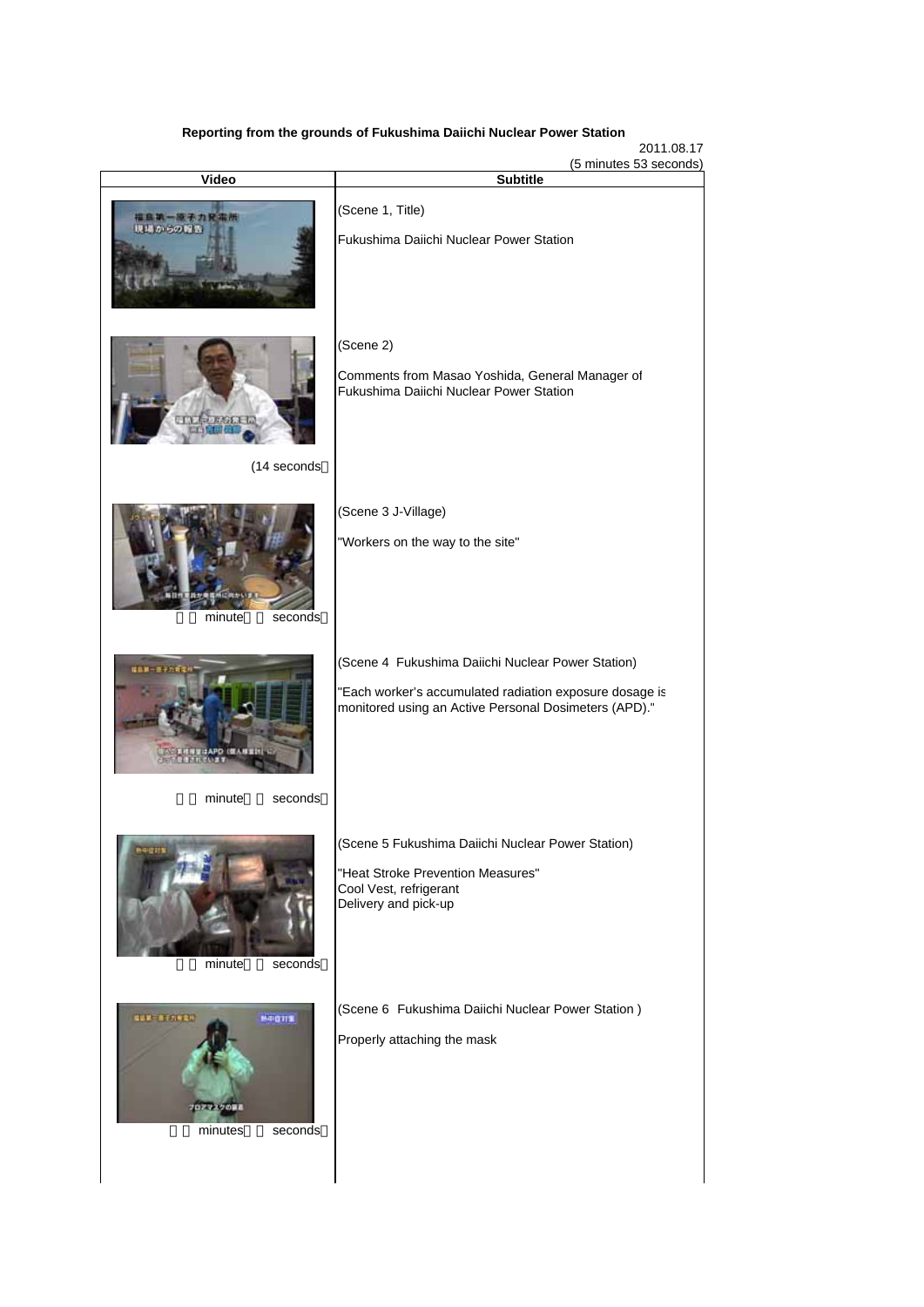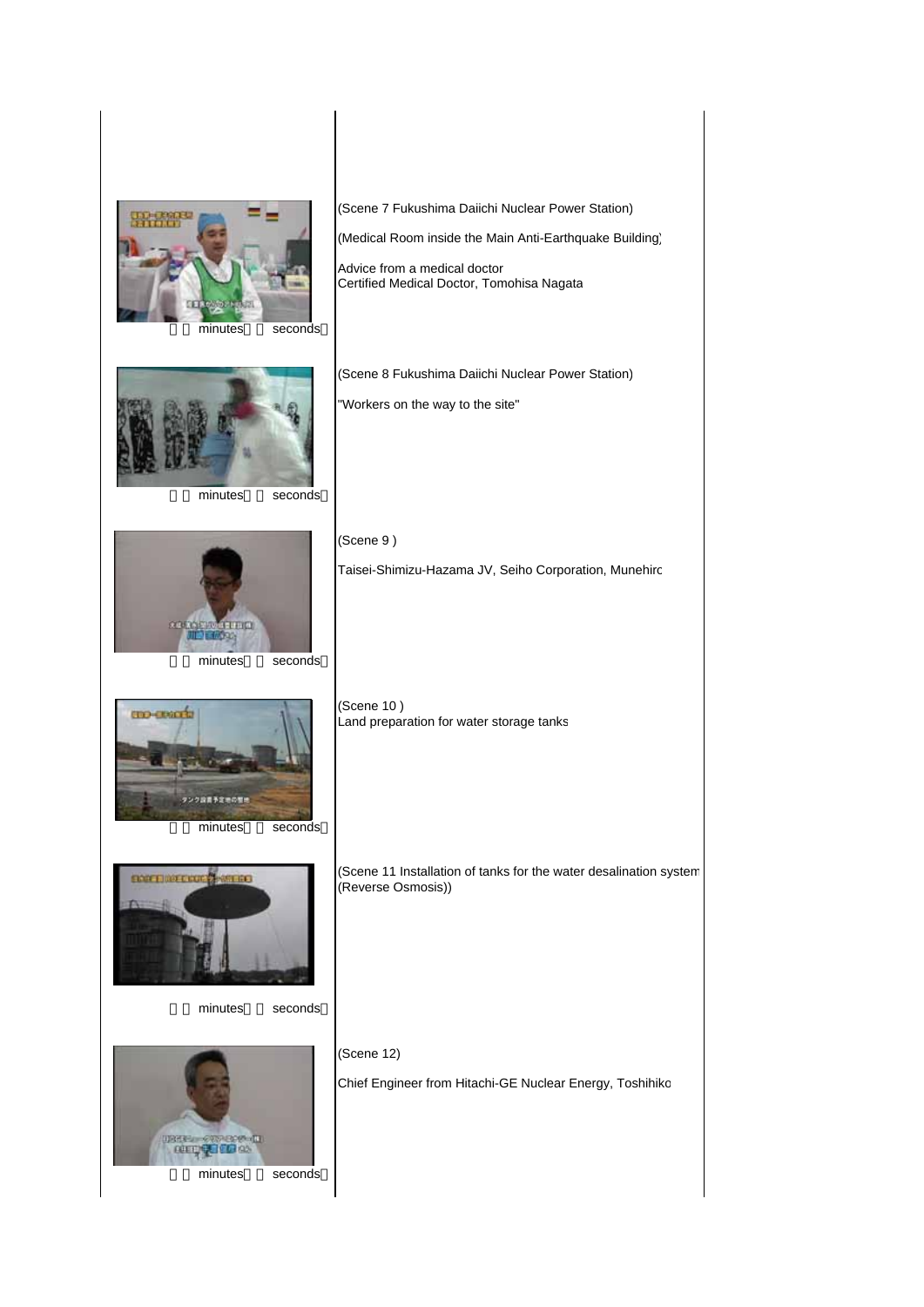

minutes seconds

(Scene 13)

pool of Unit 1

(Scene 14)

(Scene 15)

Installation of the circulating cooling system for the spent fue

Shimizu-Kajima-Takenaka-Maeda-Hazama JV, Shimizu Corporation, Head of Construction Office, Masahiro Koizumi

Constructing a cover for the reactor building of Unit 1

(Scene 16 Preparation work for a test run of SARRY)

Office, Toshiba, Hirofumi Takagi

Deputy General Manager of Fukushima Daiichi Construction



minutes seconds



minutes seconds



minutes seconds



minutes seconds



(Scene 18 J-Village)

(Scene 17)

Returning the tools after completing work

a water treatment system named "SARRY"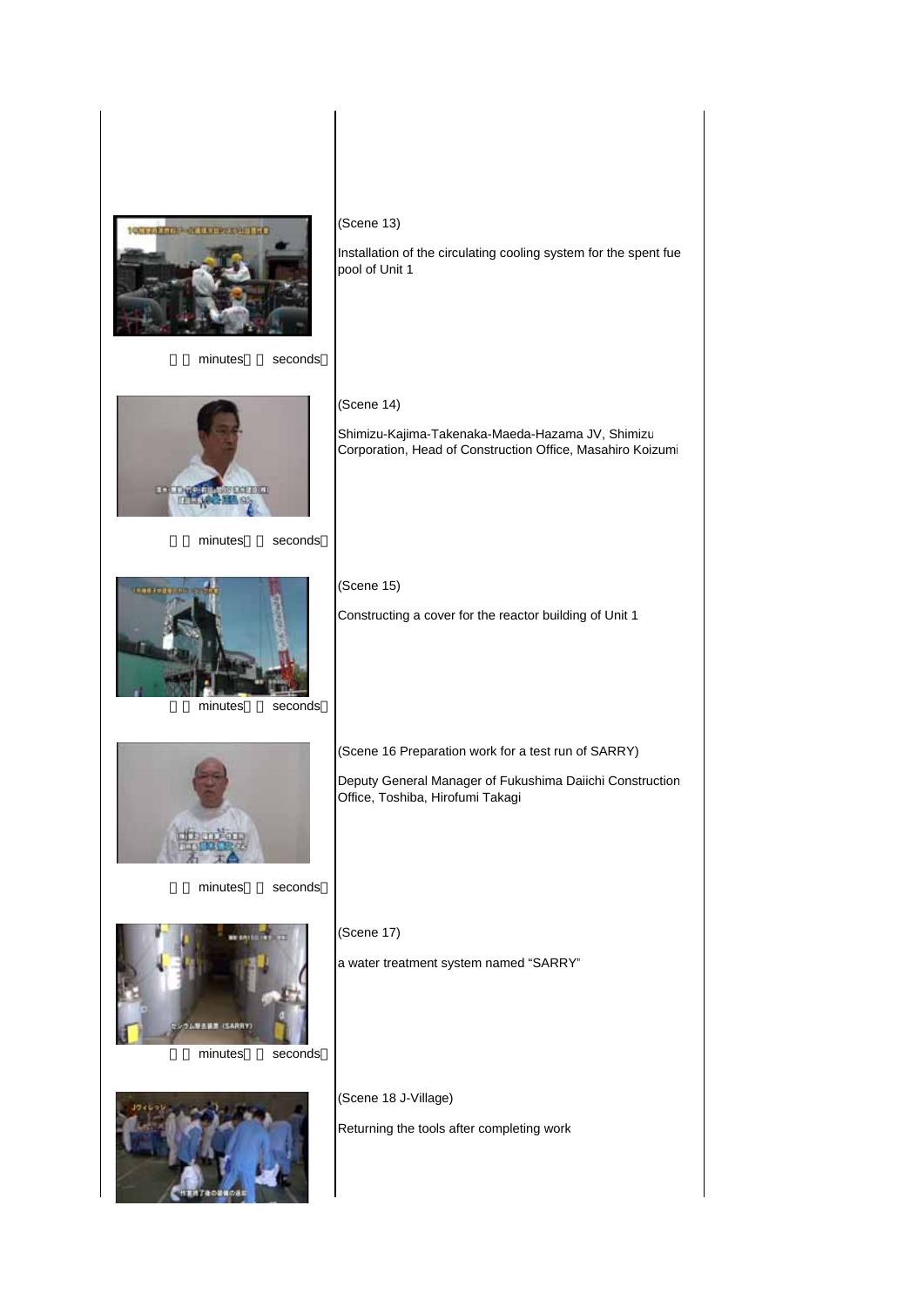